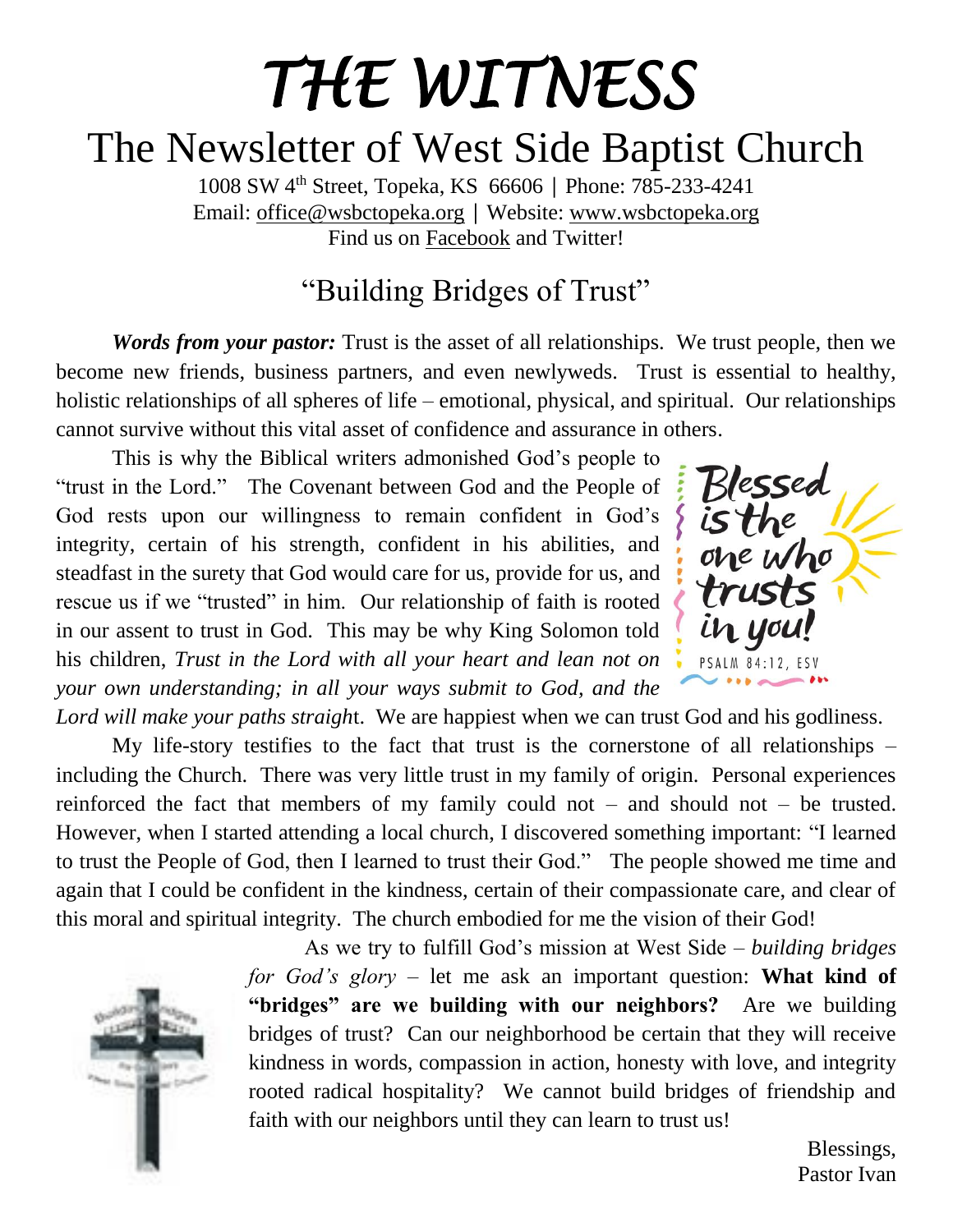## **NEWS IN THE PEWS**

#### **February Council of Ministries Update**

This is a review of the Council of Ministries meeting that was held on February 16. We reviewed the Treasurer's report as well as the minutes from the January meeting. We went over our normal reporting for each of the coordinators of each ministry. All coordinators are encouraged to write newsletter articles on what is happening in their ministry positions. Changes are happening both with the WSBC Facebook page as well as the WSBC web site. All the coordinators were encouraged to schedule time to meet with Pastor Ivan. Some have already scheduled these and those who haven't will be scheduling time with the Pastor. Plans for Pastor Ivan's Installation Service are moving forward for March 6<sup>th</sup>. It was also suggested by Pastor Ivan and Brice about getting a picture of the congregation on the steps outside the back of the sanctuary and it was suggested that we schedule this right after worship on Sunday, March 6<sup>th</sup>.

~ Brice Smith, Moderator

#### **Church Calendar**

The Council has put together the full year's calendar of events that we are aware of at this time. If you have access online, you will always have the information as close as your computer, smart phone, or tablet. This calendar will be kept current so updates can be made at any time. After checking this calendar out and you see an event not listed, please let Lynda know so she can get the event on the calendar. The calendar is located on our web site wsbctopeka.org. ~ Brice Smith, Moderator

**Church Family Photograph –** The Church is not a building but the people of God throughout all ages. Therefore, West Side Baptist Church will take a "Family Photograph" on the front stairs of our "meeting house" on Sunday, March 6 at 11:30 a.m. All of our families and friends are invited!!! Spread the news! Wear your best clothes and bring a smile!

~ Brice Smith, Moderator

#### **Installation Service for Dr. Greuter –**



West Side Baptist Church, 1008 SW. 4th St., will install its twenty-fifth pastor, the Reverend Doctor Ivan E. Greuter,

during a special service on Sunday, March 6 at 2:00 pm in the church. Rev. Greuter accepted the call of West Side Baptist Church starting February 1, 2016. The Rev. Dr. Molly Marshall, President of Central Baptist Theological Seminary, will deliver a special message during the installation service at the church. Other distinguished guests will include the Rev. Dr. John Williams, Executive Minister of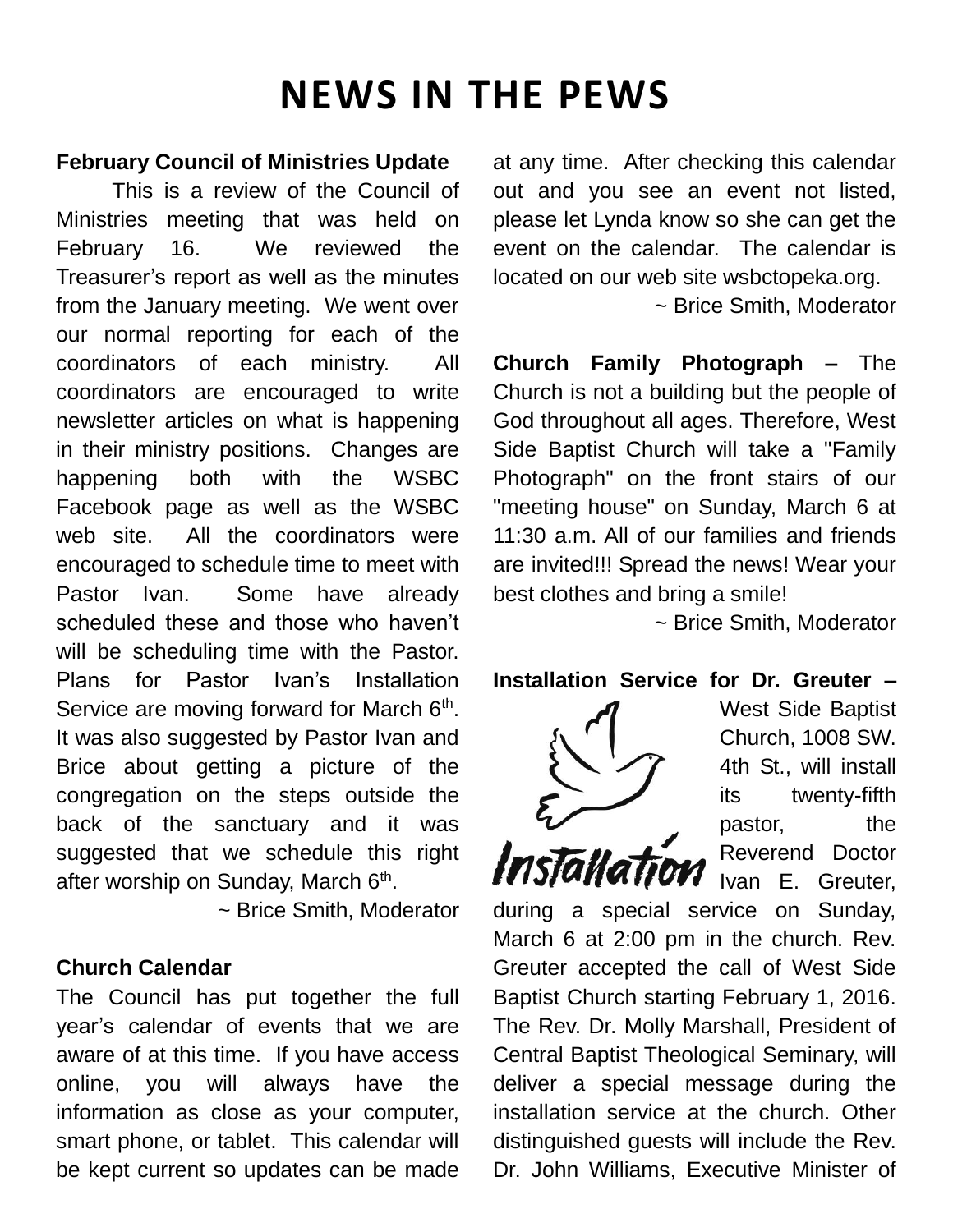the American Baptist Churches of the Central Region, as well as other distinguished community and denominational leaders. Area clergy and citizens of Topeka are invited to this public event. A reception will follow the afternoon service. This service is free, and open-to-the-public.

# **American Baptist** men's INISTRIES

**ABW (American Baptist Women's Ministries) –** "Blessing from Dan and I from Beirut, Lebanon"

 I thank you on behalf of the Prison ministry Team for the funds your Region raised towards the purchase of a vehicle for the Prison Ministry and the INSAAF Center.

 I have not yet purchased the vehicle due to a couple of reasons. The main reason being, Lebanon is now filled up to the gills with Syrian and Iraqi Refugees. We now have almost 1.8 million Syrian and Iraqi refugees. The roads are overcrowded and parking is virtually impossible near the INSAAF Center. This is the most crowded part of Beirut. But here where the Center is now located in Dora, the rents are cheaper and this is where all the Migrant workers and refugees tend to congregate. The location is great for our Ministry but parking is a hassle. We are also trying to negotiate a parking space

and as soon as we have the green light we will go ahead and purchase the vehicle.

 Jane, we thank you from the bottom of our hearts for you sacrificial giving towards the purchase of the vehicle. Please convey our thanks to the members of the ABW Women and the Churches who raised these funds for the vehicle.

 Thank you. God Bless you and may you have a wonderful 2016

> In His Service Sarah **Chetti**



 Our Congregation was generous in your support of our ABWM PROJECT last year. The \$18,000 Sarah and Dan Chetti received from our ABC/CR Region is for the purchase of a van to travel among three women's prisons to provide materials these women need, the Maids of Lebanon. Sarah Chetti spreads the good news of Jesus Christ to these women so badly in need of comfort.

~ Rogene Moody, President ABWM

#### **Annual Easter Egg Hunt**

Our annual Easter Egg Hunt is scheduled for Saturday, March 26 at 9:30am for kids 5<sup>th</sup> grade and below. We will have egg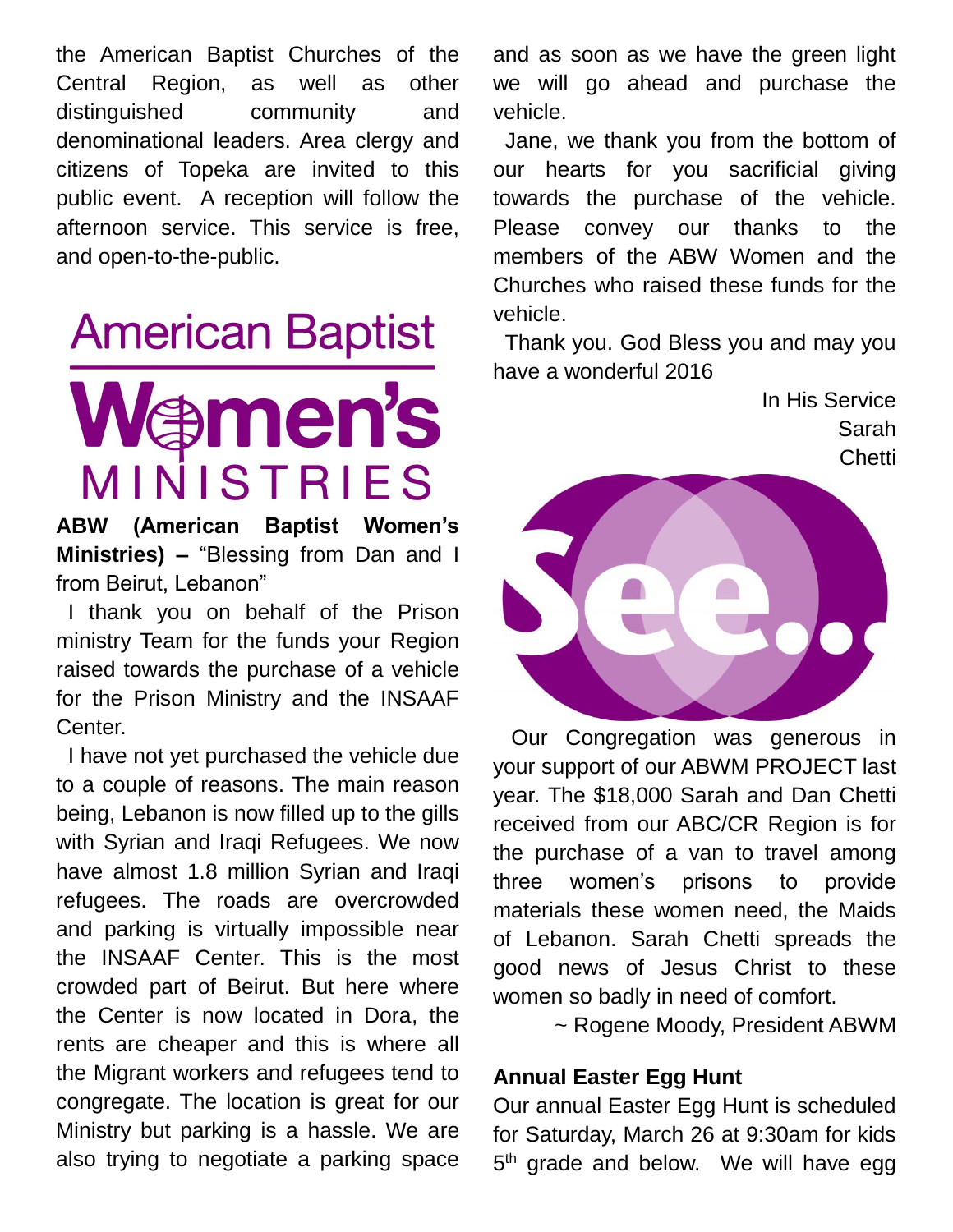hunt, Bible story, snacks and small gifts for those who stay for all the fun. We might even have other surprises. There will be a drawing for a special Easter Basket for adults who sign up. Be here promptly-don't risk missing the egg hunt.

~ Tom Mansfield, Stewardship

**CAMPBELLS SOUP LABELS** – We continue to mail UPC codes from soup labels to Murrow Indian Children's Center in Muskogee, OK. Murrow is saving one million UPC's for a van for the children's needs. Thank you to all of our faithful congregation for your continuing support. The box to collect the UPC codes is still outside the church office.

> The Missions Committee ~ Marianne Spano

### **AMERICA FOR CHRIST OFFERING 2016**

**AMERICA FOR CHRIST OFFERING (AFC)** - Dear West Side Members and Friends,

God's desire for all who know Him is for us to become more like Christ. We become more like Christ by first growing in our knowledge of Him. It stands to reason that we cannot grow to be like someone we don't know. The deeper our knowledge of Christ, the deeper our understanding of Him, and the more like



Him we become. Among other reasons, we are to know and understand Christ so that we will be secure in the faith. The **America for Christ Offering 2016** theme *"Discipleship: Becoming More Like Christ"* reminds us that, as American Baptists, we embody the love of our Lord in word and deed.

The natural consequence of knowing and obeying God is that He becomes greater and greater, while we become less and



less, as we yield control of our lives to Him. Just as John the Baptist knew that "He [Jesus] must increase, but I must decrease" [\(John 3:30\)](http://biblia.com/bible/esv/John%203.30), so the Christian grows to reflect more of Christ. Luke sums it up best when he describes what Jesus told His disciples: "If any want to become my followers, let them deny themselves and take up their cross daily and follow me. For those who want to save their life will lose it, and those who lose their life for my sake will save it" [\(Luke 9:23-24\)](http://biblia.com/bible/esv/Luke%209.23-24).

The **America for Christ Offering 2016** reminds us that service is a way of life for Christ's church. Extending the hope, love and compassion of our Lord to our neighbors and communities is a powerful demonstration that we have been transformed. We are reinvigorated by this year's theme to come alongside people as they journey through life. I am asking you to join me in giving generously to this year's **America for Christ Offering 2016** and in doing so, help us to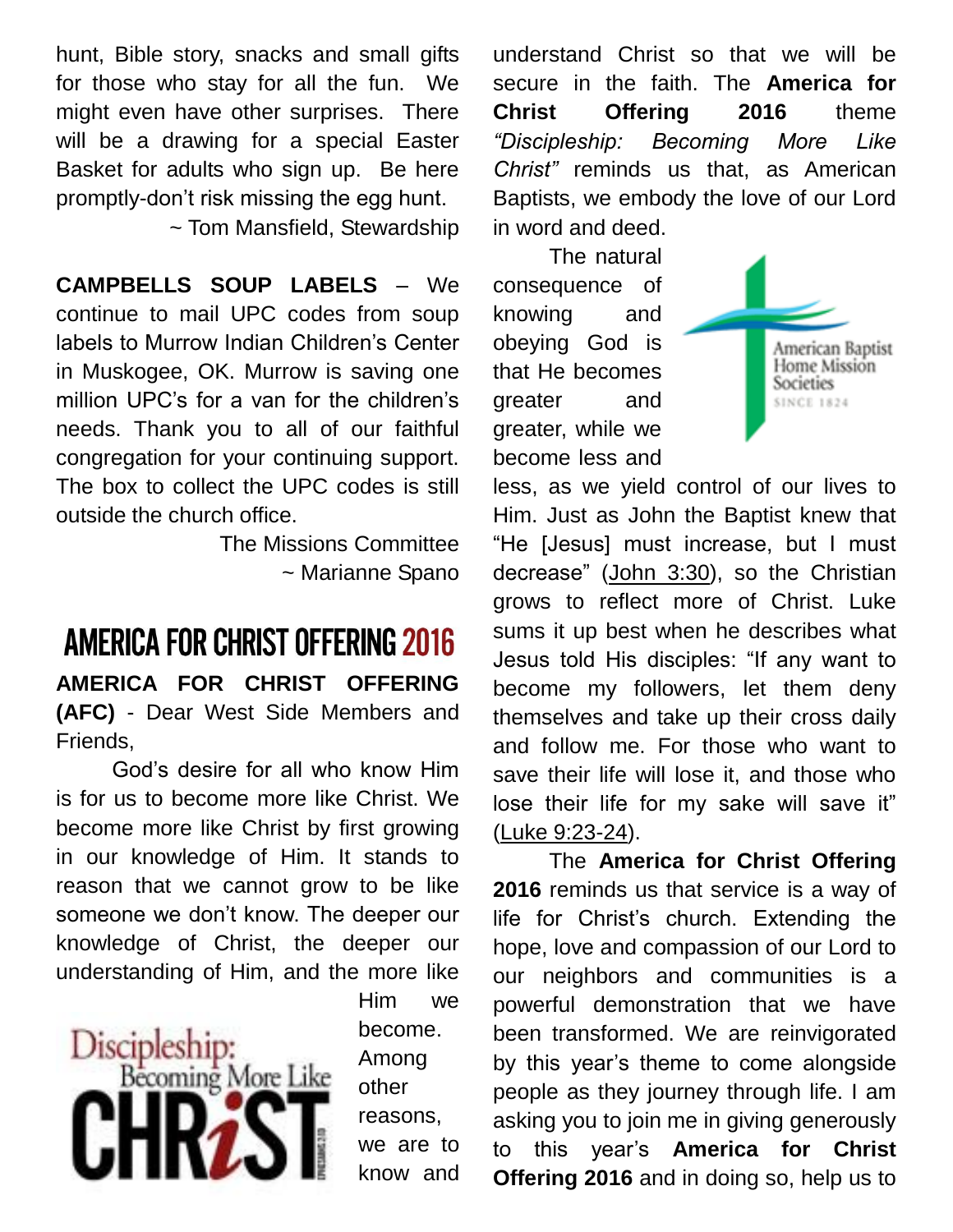reach our goal as a church in support of home mission.

As the Chair of Missions, I am excited about the **AFC Offering** theme of "coming alongside people as we journey through life." I know you understand this concept more than others. The Baby Closet and WWW are two powerful examples of how we practice this principle. With this understanding so much a part of our DNA I know you will give to your ability in support of the **AFC Offering** so others might have the courage to "come alongside people" in their neighborhoods. We will be receiving this offering throughout March. May God Bless You in your giving.

> Your Mission Ministry ~ Bob Roesler

**HOSPITAL** – Patient privacy / confidentiality is not only the right **HOSI** thing to do for your protection, *IT IS THE LAW*. The Health Insurance Portability and Accountability Act (HIPAA) that was passed by Congress in 1996 does not allow the hospital to share your information with the church or pastor. If you are admitted as a patient to a hospital or care center, please **call the Church Office at (785) 233-4241 or Pastor's home phone at (785) 267-0936** to let us know you have been admitted to the hospital. This is the best way to insure you receive a pastoral visit.



**LADIES NIGHT OUT** – Tuesday, March 1 @ Freddy's Frozen Custard & Steakburgers. 1050 SW Wanamaker Rd, Topeka, Kansas 66604. Take a Night Off from cooking to connect with other Christian women during Ladies Night Out - a monthly gathering of women who encourage each other in their faith. All women attending West Side Baptist Church are welcome. Please invite friends. Dinner is *Dutch Treat.* Carpooling is encouraged. Please contact Trena for directions, questions, or to make a reservation.

**MEN'S NIGHT OUT** – Tuesday, March 1 @ Freddy's Frozen Custard & Steakburgers. 1050 SW Wanamaker Rd, Topeka, Kansas 66604. Join some familiar faces - and discover new friends at the Men's Night Out, a monthly gathering of men to enjoy a meal at a local restaurant (Dutch Treat) and enjoy Christian fellowship.

**RIDE TO CHURCH -** If you are in need of transportation to/from a worship service or another church-related activity, please call the Church Office at (785) 233-4241 during office hours (Tuesday thru Friday, 8:00 a.m. to 4:30 p.m.).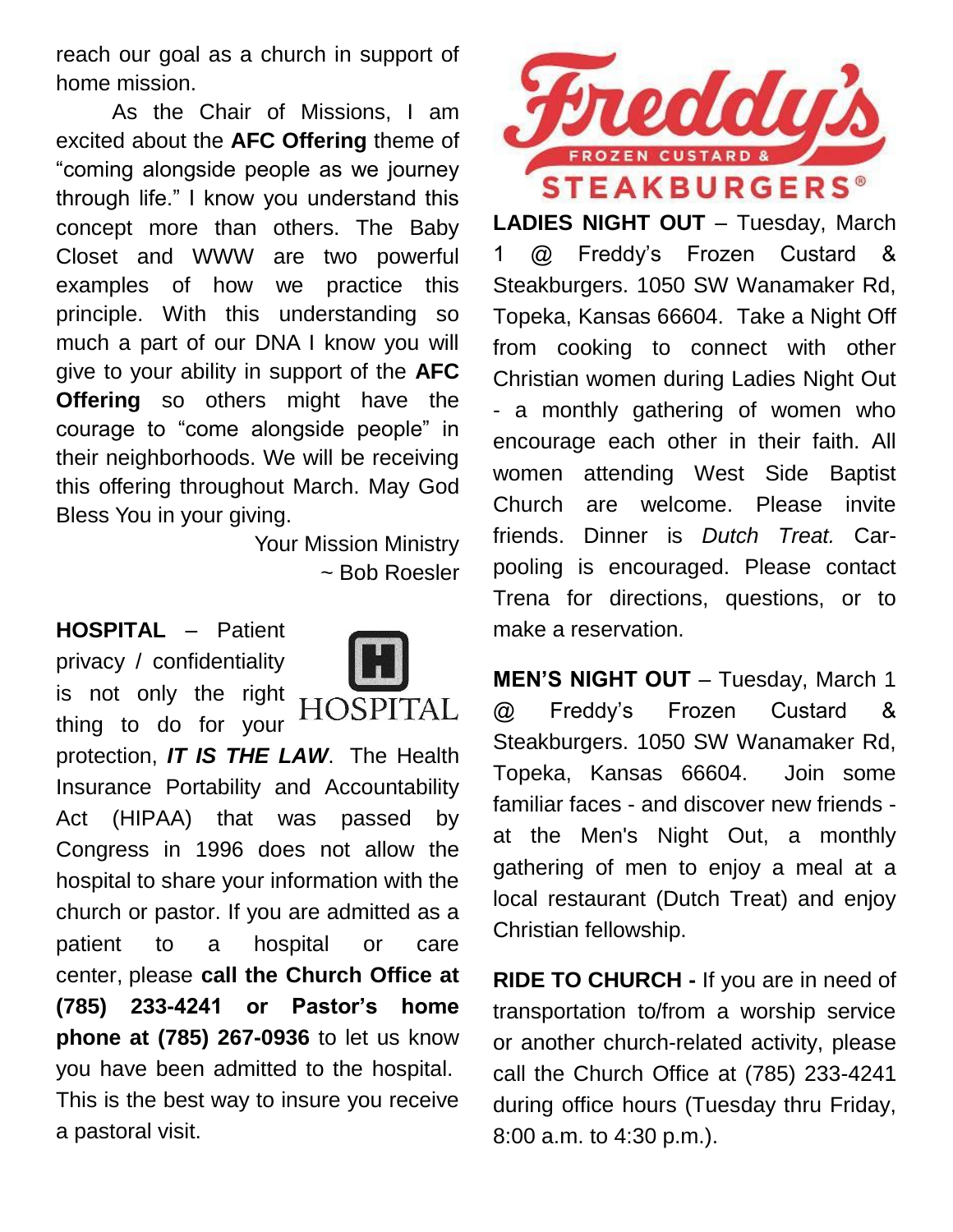

**SUNDAY EVENING BIBLE STUDY –** Sign Up for the new **Sundav** 

Afternoon (4:00 p.m.) Bible Study *"Experiencing God"* by Henry Blackaby *starting March 13, 2016*. This intense study will help you discover and do the will of God. Purchase a workbook at LifeWay Christian bookstore at 2121 SW Fairlawn Plaze, or order a workbook through the church office (Suggested donation: \$15.00 ea). See Pastor for concerns or questions.

**WEDNESDAY MORNING BIBLE STUDY** – Wednesdays @ 10:30 am Join this in-depth study of the Book of Mark. The lessons are taught Lectio Continuum (In the early church a pattern of reading an entire book or entire books of the Bible and expounding passages of Scripture in an ongoing way). No exams or quizzes, but you can ask questions! No prior knowledge of the Bible needed to join this ecumenical group.

**AMAZONSMILE -** Shop on AmazonSmile [\(https://smile.amazon.com\)](https://smile.amazon.com/) Select "West Side Baptist Church Topeka Kansas" as your charity of choice, and Amazon donates 0.5% of the price of your eligible AmazonSmile purchases to the church. Support West Side Baptist Church by starting your shopping at [https://smile.amazon.com.](https://smile.amazon.com/)



**NEWSLETTER –** Articles and updates for the newsletter are due on **Wednesday, February 24 at 12:00 noon.** Send articles, news, testimonials, poetry, etc. to Lynda Cokeley [\(office@wsbctopeka.org\)](mailto:office@wsbctopeka.org). The newsletter and calendar will be released on the last Sunday of each month.

**WHAT IS THAT FUNNY OBJECT?** – This QR Code (abbreviated from Quick Response Code) is a type of matrix barcode (or two-dimensional barcode) which helps smart phone users navigates quickly to a webpage. Open the QR Scanner in any iPhone or Android device to scan this QR. It will take you to the church's webpage.



There was a preacher who fell in the ocean and he couldn't swim. When a boat came by, the captain yelled, "Do you need help, sir?" The preacher calmly said "No, God will save me." A little later, another boat came by and a fisherman asked, "Hey, do you need help?" The preacher replied again, "No God will save me." Eventually the preacher drowned & went to heaven. The preacher asked God, "Why didn't you save me?" God replied, "Fool, I sent you two boats!